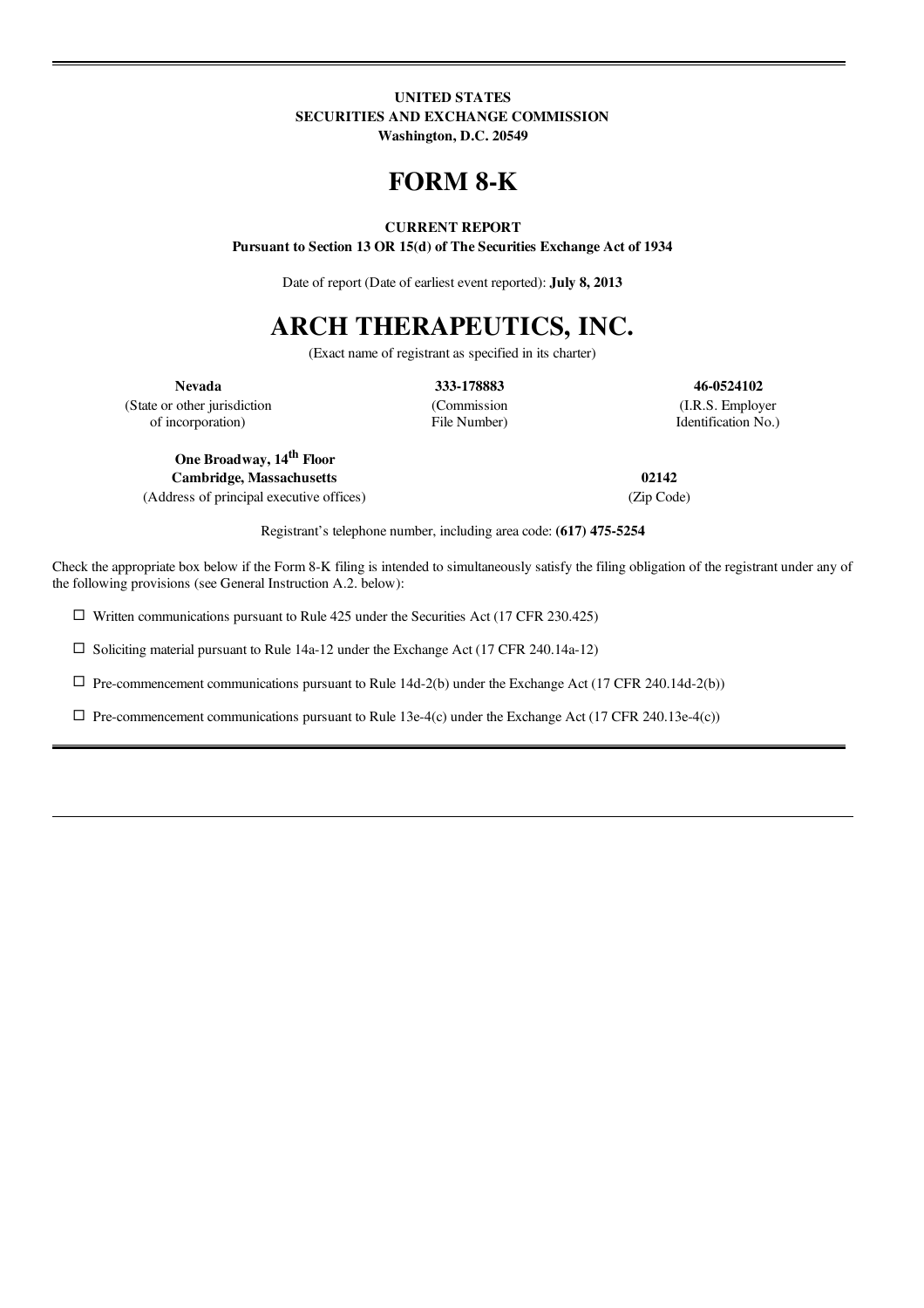#### Item 5.02 Departure of Directors or Certain Officers; Election of Directors; Appointment of Certain Officers; Compensatory Arrangements of Certain Officers.

(c) Effective July 8, 2013, Arch Therapeutics, Inc. (the "Company") appointed Mr. William M. Cotter as its Chief Operating Officer. Also on July 8, 2013, the Company issued a press release announcing the appointment of Mr. Cotter.

Mr. Cotter, 63, is an industry veteran who brings expertise in operations and product development to his role with the Company. He has over 30 years of operational experience with various medical device, diagnostics, biologics and life science companies, ranging from early stage start-ups to large multinational corporations. Most recently, Mr. Cotter has provided consulting and advisory services to early stage biomaterials and medical device companies, including providing advisory services since 2011 to Arch Biosurgery, Inc., a wholly owned subsidiary of the Company. Prior to that, Mr. Cotter served in senior operations and development roles for various companies including Cohera Medical from January 2009 to January 2012, Helicos Biosciences from May 2007 to June 2008, Closure Medical Corporation (acquired by Johnson & Johnson) from June 1997 to June 2007, Sanofi Diagnostics Pasteur (acquired by Beckman Coulter) from June 1989 to June 1997, Genetic Systems Corporation (acquired by Bio-Rad) from June 1984 to June 1989 and Advanced Technology Laboratories (acquired by Philips HealthCare) April 1980 to June 1984. While with Closure Medical Corporation, Mr. Cotter served as the Vice President of Operations and had direct responsibility and accountability for all product transfers from R&D, Engineering, Quality Control, Document Control, Production and Logistics. During that tenure, Mr. Cotter was part of a team that developed Closure Medical Corporation's Dermabond®, the first synthetic topical skin adhesive approved by the U.S. Food and Drug Administration, and was the development project leader and co-inventor of the Dermabond TSA ProPen delivery applicator, which won the 2004 Medical Design Excellence Gold Medal Award. Mr. Cotter was also an integral part of the Closure Medical Corporation senior management team that led to a successful acquisition by Johnson & Johnson in June 2005. Prior to his tenure at Closure Medical Corporation, Mr. Cotter spent eight years with Sanofi Diagnostics Pasteur, where he had direct responsibility for all North American industrial sites and chaired that company's World Wide Manufacturing Committee. Mr. Cotter is listed as co-inventor on eight U.S. patents, and is a graduate of Ohio University.

There are no family relationships between Mr. Cotter and any of the Company's other officers or directors, and the Company is not aware of any transaction relating to Mr. Cotter that would require disclosure under Item 404(a) of Regulation S-K promulgated under the Securities Act of 1933, as amended.

In connection with Mr. Cotter's appointment, the Company has entered into an executive employment agreement with Mr. Cotter. The agreement continues until terminated by the Company or by Mr. Cotter. Pursuant to the terms of the agreement, Mr. Cotter is entitled to an initial annual base salary of \$175,000 and is eligible to receive an annual cash bonus in an amount of up to 20% of Mr. Cotter's then-current annual base salary. Annual bonuses are awarded at the sole discretion of the Company's Board of Directors.

If the agreement is terminated by the Company at any time after January 1, 2014 unless it is terminated by the Company "For Cause" (as defined in the agreement), or is terminated by Mr. Cotter at any time for "Good Reason" (as defined in the agreement), then Mr. Cotter, upon signing a release in favor of the Company, would be entitled to severance in an amount equal to six months of Mr. Cotter's then-current annual base salary payable in the form of salary continuation, plus monthly reimbursement of up to \$1,200 for Mr. Cotter's health, dental and vision benefits coverage premiums until the earlier of (i) 12 months following the date of such termination, or (ii) the date Mr. Cotter becomes covered under another employer's health plan. In addition, in the event of a change of control of the Company, termination by Mr. Cotter for Good Reason, or termination as a result of Mr. Cotter's death or disability, the agreement provides that all unvested shares under outstanding equity grants to Mr. Cotter, if any, shall accelerate and become fully vested.

The agreement provides the following definitions of "For Cause" and "Good Reason": (a) "For Cause" is the executive's commission of a crime involving dishonesty, breach of trust, or physical harm to any person, the executive's engagement in conduct that is in bad faith and materially injurious to the Company, the executive's commission of a material breach of the employment agreement, the executive's willful refusal to implement or follow a lawful policy or directive of the Company, or the executive's engagement in misfeasance or malfeasance demonstrated by a pattern of failure to perform job duties diligently and professionally; and (b) "Good Reason" is, without the executive's written consent, a material reduction in the executive's annual base salary (except for reductions that are comparable to reductions generally applicable to similarly-situated executives of the Company), a relocation of the executive to a facility or location that is more than 50 miles from his primary place of employment and results in an increase in one-way driving distance by more than 50 miles (provided that any such relocation shall not constitute Good Reason if the executive is permitted to perform his duties remotely from or near his home for two weeks per month), or a material and adverse change in the executive's authority, duties, or responsibilities with the Company or reporting relationship within the Company.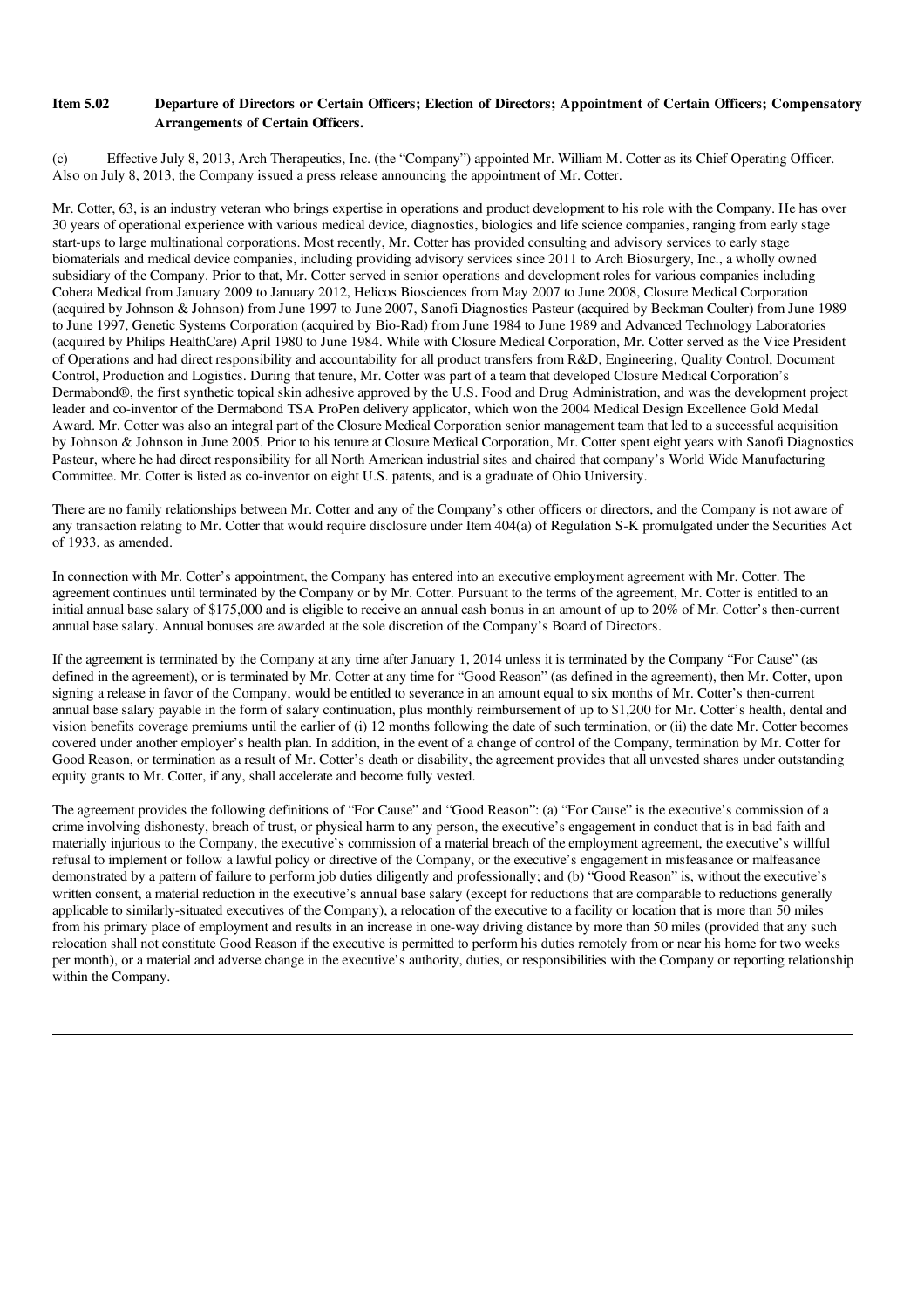The foregoing description of the terms of Mr. Cotter's employment agreement with the Company does not purport to be complete and is qualified in its entirety by reference to the full text of the agreement, which is attached hereto as Exhibit 10.1 and is incorporated herein by reference.

#### Item 9.01 Financial Statements and Exhibits.

| <b>Exhibit</b> | <b>Description</b>                                                                                                   |
|----------------|----------------------------------------------------------------------------------------------------------------------|
| 10.1           | Executive Employment Agreement, effective July 8, 2013, by and between Arch Therapeutics, Inc. and William M. Cotter |
| 99.1           | Press Release issued by Arch Therapeutics, Inc. on July 8, 2013                                                      |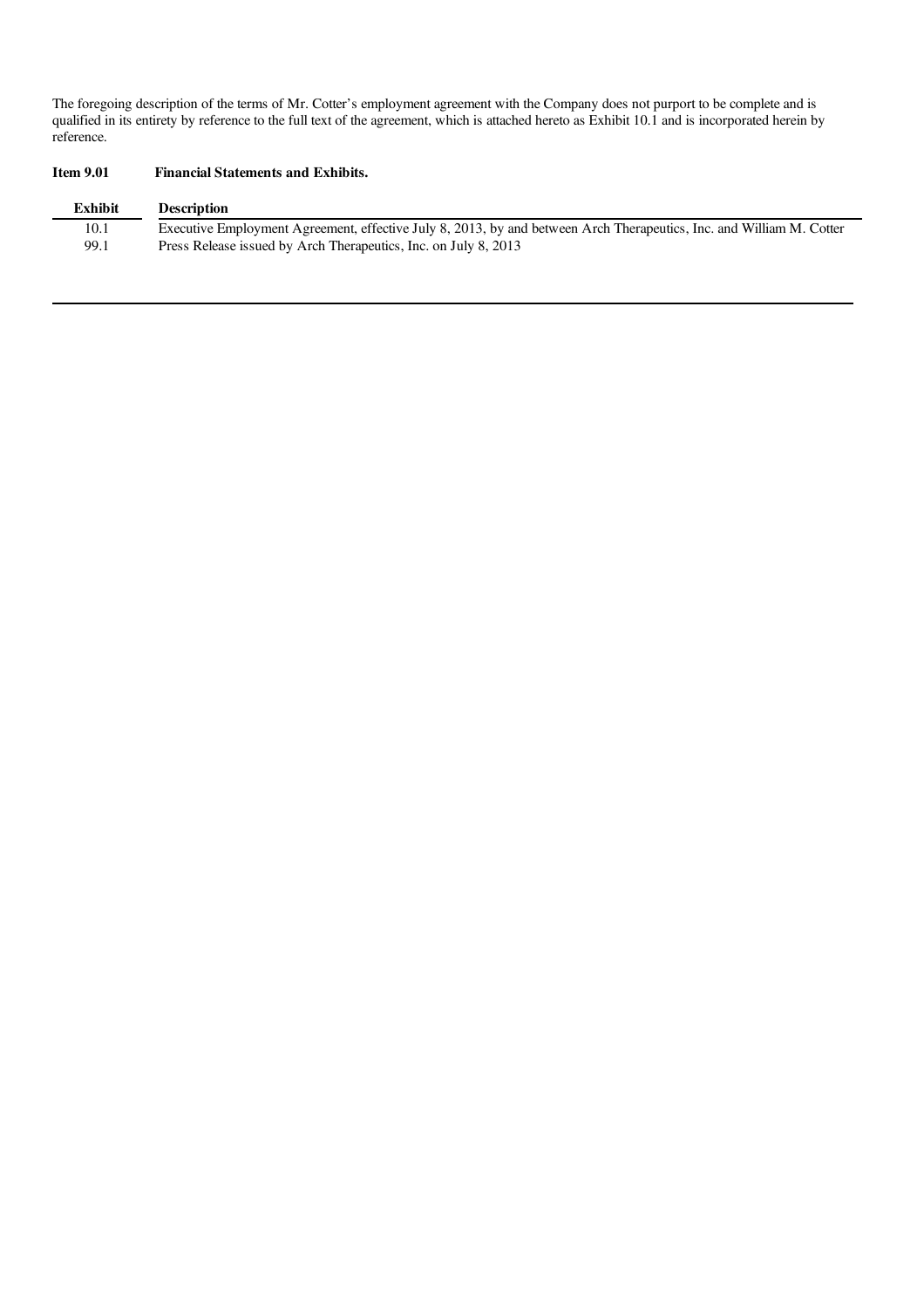#### SIGNATURES

Pursuant to the requirements of the Securities Exchange Act of 1934, the registrant has duly caused this report to be signed on its behalf by the undersigned hereunto duly authorized.

#### ARCH THERAPEUTICS, INC.

Dated: July 8, 2013 **By:** /s/ Terrence W. Norchi, M.D.

Name: Terrence W. Norchi, M.D. Title: President, Chief Executive Officer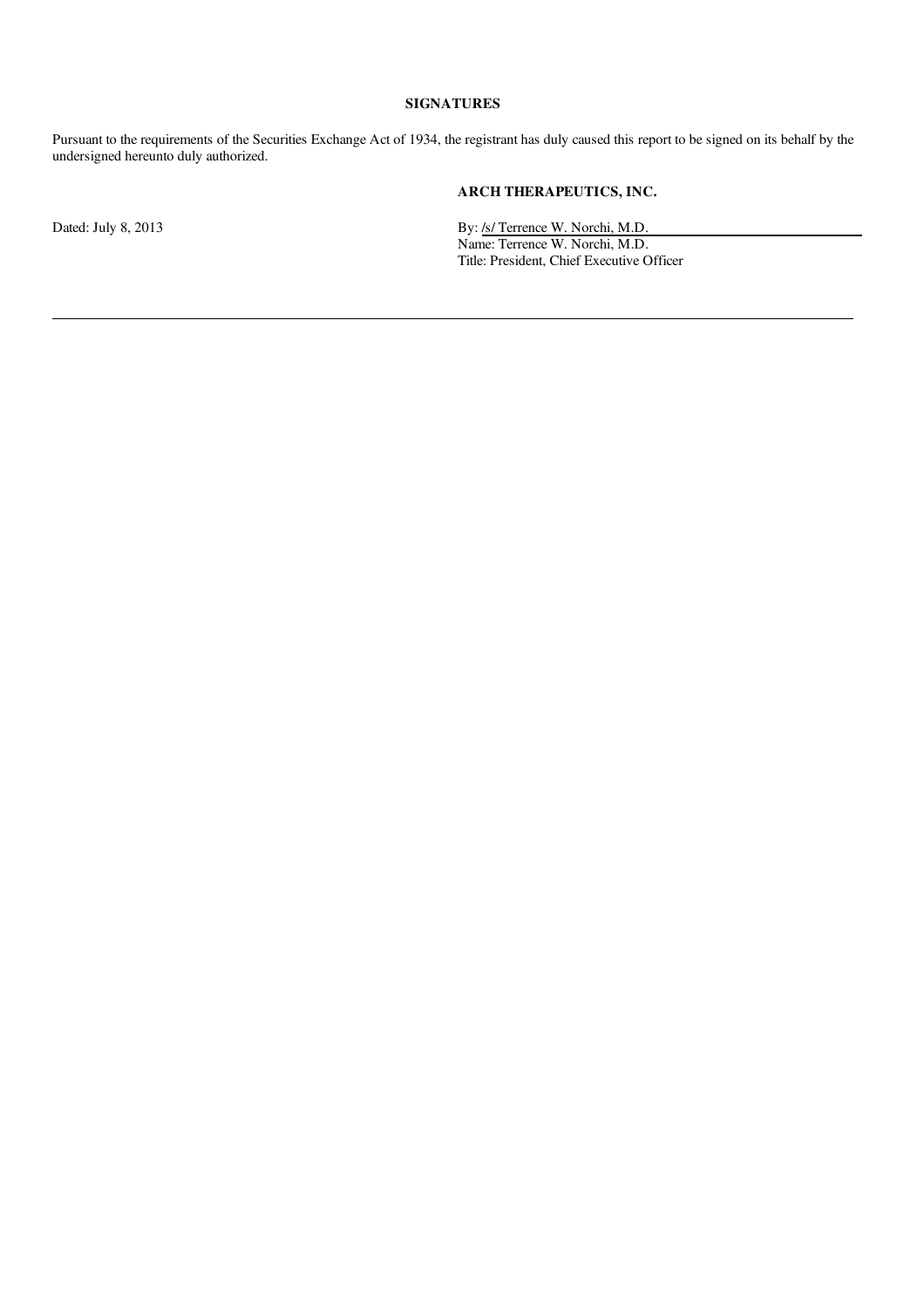

#### ARCH THERAPEUTICS, INC. EXECUTIVE EMPLOYMENT AGREEMENT

This EXECUTIVE EMPLOYMENT AGREEMENT (the "Agreement") is entered into as of July 2, 2013 (the "Effective Date"), by and between Arch Therapeutics, Inc., a Nevada corporation (the "Company"), and William M. Cotter ("Executive"). The parties hereby agree as follows:

#### 1. Duties.

(a) Position. Executive shall serve as the Company's Chief Operating Officer and shall have the duties and responsibilities incident to such position and such other duties as may be determined by the Company's Board of Directors Chief Executive Officer. Executive shall perform faithfully, cooperatively and diligently all of his job duties and responsibilities and agrees to and shall devote his full time, attention and effort to the business of the Company, its affiliates as directed, and other assignments as directed by the Board of Directors or Chief Executive Officer. It is anticipated that, and Executive acknowledges and agrees that, Executive's duties and responsibilities may require significant travel, the amount and nature of which shall vary from time to time but will be approximately two weeks per month. Executive will report to the Chief Executive Officer.

(b) Best Efforts. Executive will expend his best efforts on behalf of the Company in connection with his employment and will abide by all of the Company's applicable employment policies and decisions made by Board of Directors, as well as all applicable federal, state and local laws, regulations or ordinances.

(c) Start Date. Executive agrees that he will commence employment with the Company and report to work on July 8, 2013 (the "Start Date").

(d) Other Activities. Except upon the prior written consent of the Company, Executive will not, during the term of this Agreement, (i) accept any other employment, or (ii) engage, directly or indirectly, in any other business activity (whether or not pursued for pecuniary advantage) that might interfere with Executive's duties and responsibilities hereunder or create a conflict of interest with the Company.

(e) No Conflict. Executive represents and warrants that Executive's execution of this Agreement, Executive's employment with the Company, and the performance of Executive's proposed duties under this Agreement shall not violate any obligations Executive may have to any other employer, person or entity, including any obligations with respect to proprietary or confidential information of any other person or entity.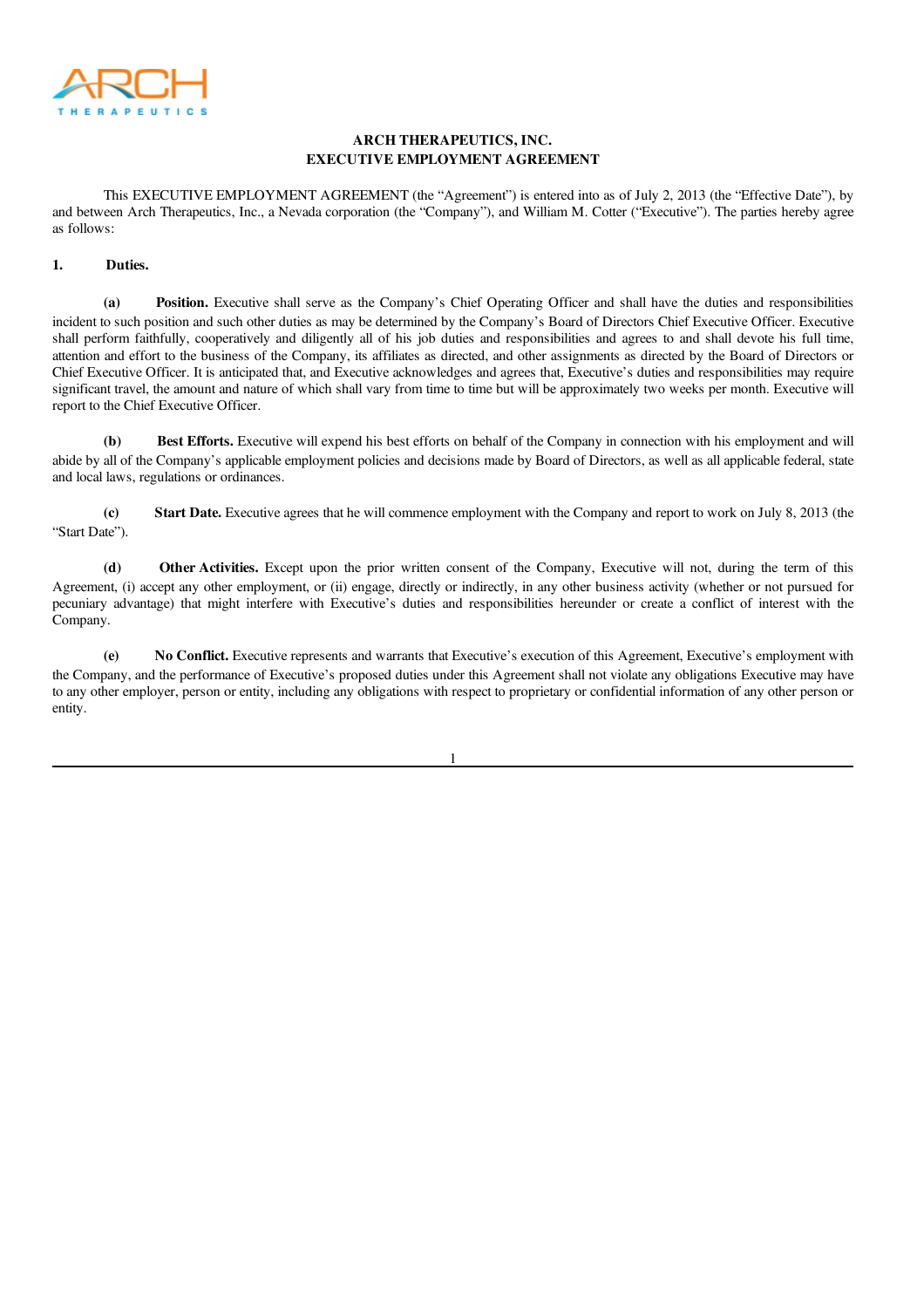

#### 2. Compensation.

(a) Annual Base Salary. As compensation for Executive's performance of his duties hereunder, the Company shall pay to Executive an initial base annual salary of one-hundred seventy-five thousand dollars (\$175,000), starting on July 1, 2013, one week prior to the Start Date (the "Annual Base Salary"), payable in accordance with the normal payroll practices of Company, less required deductions for state and federal withholding tax, social security and all other employment taxes and payroll deductions. If, due to the Company's capital constraints, the Company is unable to pay to Executive any portion of the Annual Base Salary when due, such unpaid portion of the Annual Base Salary shall be deferred, without bearing interest, and shall remain payable until such time as the Company's capital constraints are resolved and the outstanding Annual Base Salary is fully paid.

(b) Annual Bonus. Executive shall be eligible at the sole discretion of the Board of Directors to receive an annual cash bonus in an amount up to 20% of his then-current Annual Base Salary (the "Annual Bonus"). The actual amount of the Annual Bonus will be determined by the Board of Directors based on Executive's achieving Company and personal goals established and mutually agreed upon between the Executive and the Company. If awarded, the Annual Bonus will be paid on or before March 15 of the year following the year in which the Annual Bonus was earned. If, due to the Company's capital constraints, the Company is unable to pay to Executive any portion of the Annual Bonus when due, such unpaid portion of the Annual Bonus shall be deferred, without bearing interest, and shall remain payable until such time as the Company's capital constraints are resolved and the outstanding Annual Bonus is fully paid.

Annual Review of Base Salary. Executive's Annual Base Salary will be reviewed from time to time in accordance with the established procedures of the Company for adjusting salaries for similarly situated employees.

(d) Equity Grants. Executive will be, from time to time, eligible, at the sole discretion of the Board of Directors, to receive equity incentive grants in accordance with any applicable equity incentive plan of the Company. In the event (i) of a Corporate Transaction or Change of Control (as such terms are defined in the Company's applicable equity incentive plan, including without limitation the Company's 2013 Stock Incentive Plan, as it may be amended from time to time), (ii) Executive's employment is terminated by Executive for Good Reason (as defined in Section 4 below), (iii) Executive's employment is terminated as a result of death or Disability (as defined in Section 4 below), then in each case 100% of the number of any unvested shares subject to any outstanding equity incentive grant made to Executive shall accelerate automatically and become vested shares as of the date of such event.

#### 3. Benefits.

(a) Health and Welfare Benefit Plans. Executive shall be eligible to participate in health, dental and vision and other benefits on the same or substantially similar terms as those provided to the other executive officers of the Company. If Executive elects to obtain any such benefits from a third party provider, then the Company shall reimburse Executive his monthly payments for health, dental and vision benefits subject to a maximum reimbursement of \$1,200 per month.

(b) Customary Benefits. Executive shall be eligible to participate in the benefits made generally available by the Company to similarly-situated executives, in accordance with the benefit plans established by the Company, and as may be amended from time to time in the Company's sole discretion. Executive shall be eligible to participate in any equity compensation or incentive plans that the Company has adopted or may adopt in its sole discretion that are applicable to similarly-situated executives, subject in all cases to approval by the Board of Directors of any grant thereunder.

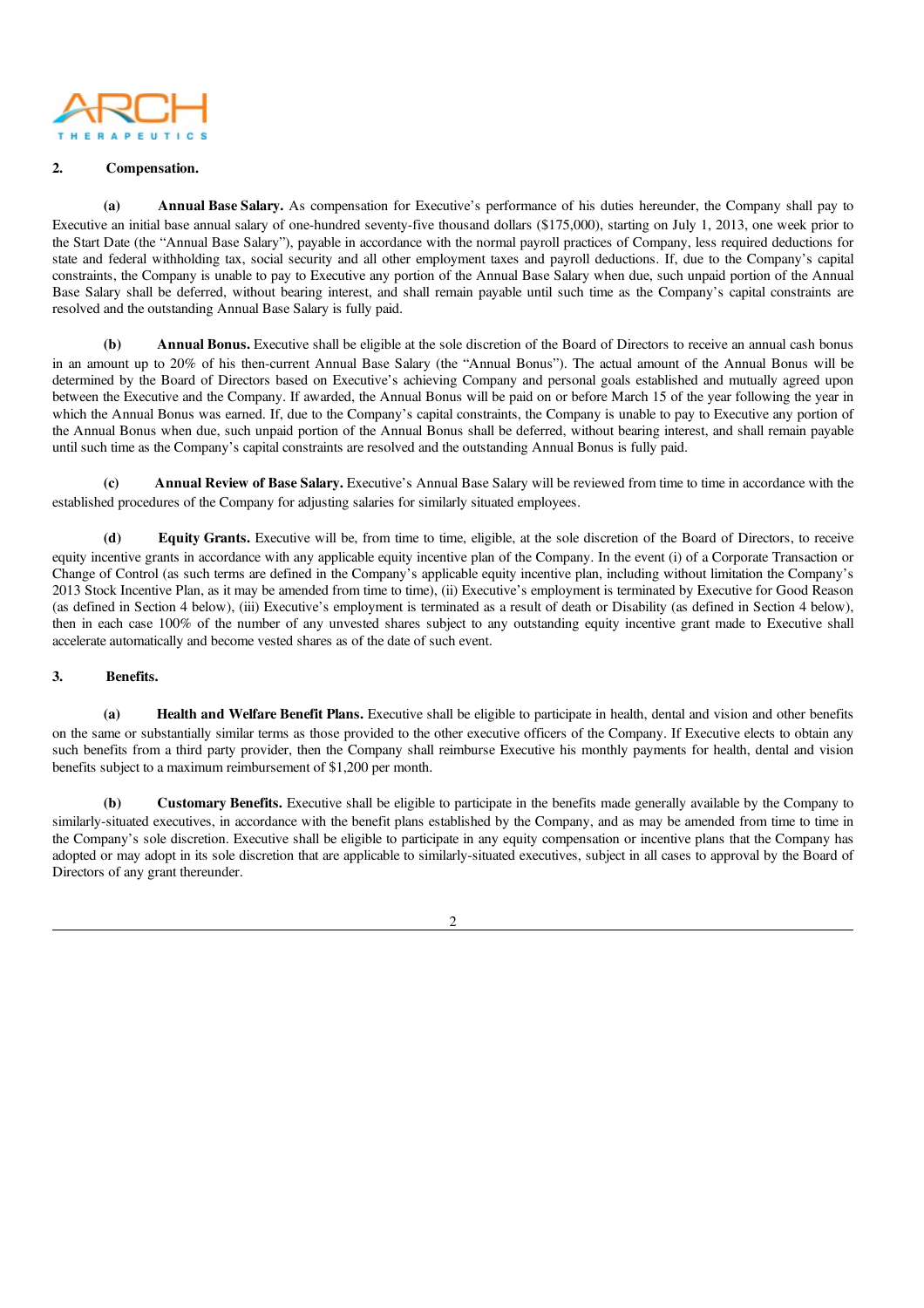

(c) Business Expenses. The Company shall reimburse Executive for reasonable business expenses incurred in the performance of Executive's duties hereunder in accordance with the Company's expense reimbursement guidelines. Execute will use his best efforts to manage expenses for cost containment while traveling and will confer with the Chief Executive Officer or seek other input from the Company as required regarding travel and other business expenditures. Execute may incur expenses of up to \$2,000 per month without obtaining approval of the Chief Executive Officer.

(d) Vacation. Executive shall be entitled to paid vacation, personal and sick days each calendar year, in accordance with the Company's plans, policies and programs then in effect. Initially Executive will be granted four (4) weeks of paid vacation per annum and ten (10) additional days of paid time-off per annum.

#### 4. At-Will Employment; Termination of Employment.

(a) At-Will Termination by Company. Executive's employment with the Company shall be "at-will" at all times. The Company may terminate Executive's employment with the Company at any time, with two weeks advance notice, for any reason or no reason at all, notwithstanding anything to the contrary contained in or arising from any statements, policies or practices of the Company relating to the employment, discipline or termination of its employees. Upon and after such termination, all obligations of the Company under this Agreement shall cease, except as otherwise provided herein.

(b) Severance Upon Termination by the Company Other Than For Cause. After January 1, 2014, except in situations where the employment of Executive is terminated by the Company For Cause (as defined below), in the event that the Company terminates Executive's employment at any time, Executive shall be eligible to receive an amount equal to six (6) months of the Executive's then-current Annual Base Salary, payable in the form of salary continuation ("Severance"). In addition, the Company will continue to reimburse Executive, in monthly installments, for his monthly payments for health, dental and vision benefits, subject to a maximum reimbursement of \$1,200 per month, until the earlier of (i) the end of the twelve (12) month period following the date of such termination; or (ii) the date Executive becomes covered under another employer's health plan. Executive shall not be entitled to any Severance if Executive's employment is terminated For Cause, by death or by Disability or if Executive's employment is terminated by Executive (except as provided in Section 4(g) below).

3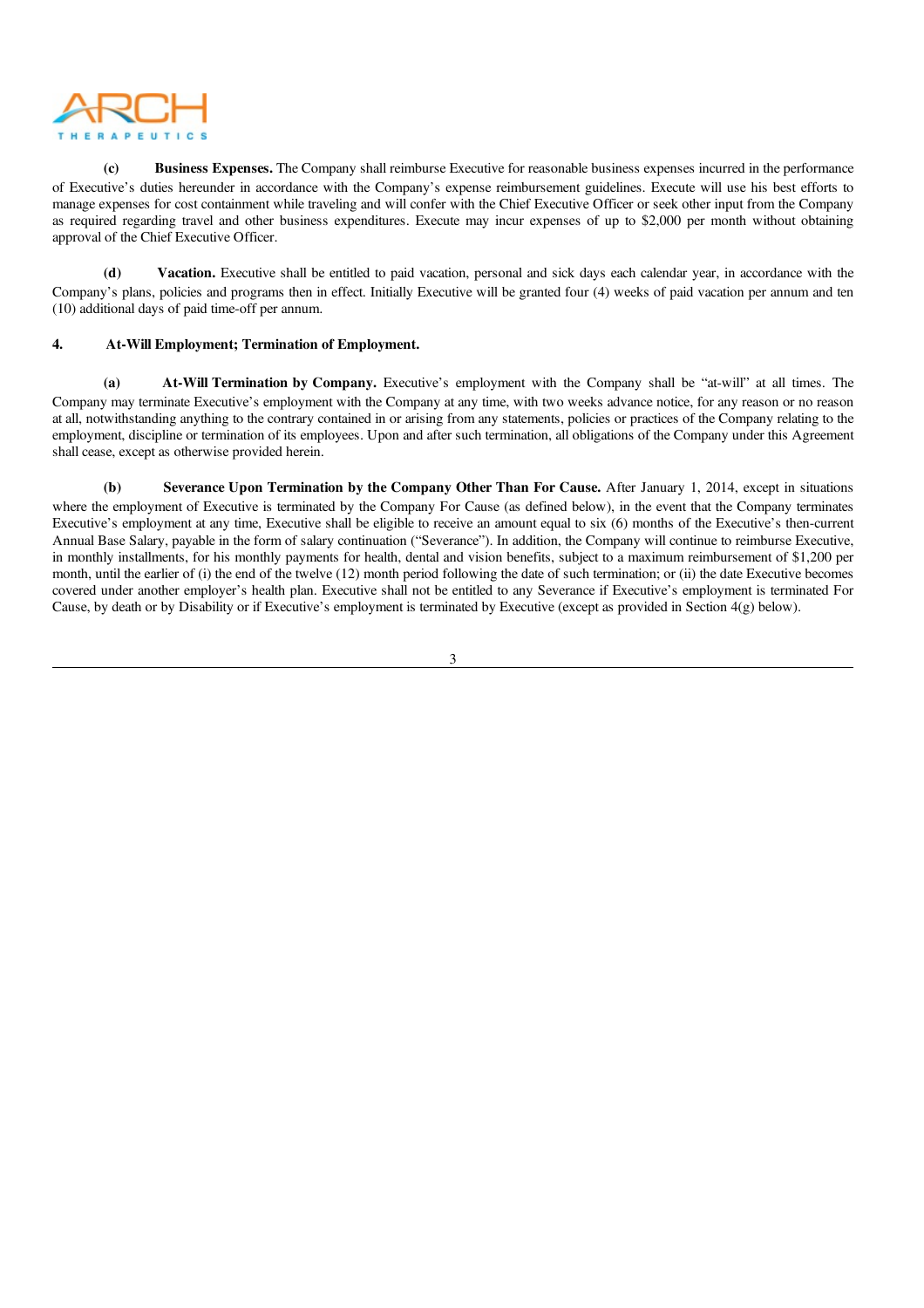

(c) Termination For Cause. For purposes of this Agreement, "For Cause" shall mean: (i) Executive commits a crime involving dishonesty, breach of trust, or physical harm to any person; (ii) Executive willfully engages in conduct that is in bad faith and materially injurious to the Company, including without limitation misappropriation of trade secrets, fraud or embezzlement; (iii) Executive commits a material breach of this Agreement, which breach is not cured within twenty calendar days after written notice to Executive from the Company; (iv) Executive willfully refuses to implement or follow a lawful policy or directive of the Company, which breach is not cured within twenty calendar days after written notice to Executive from the Company; or (v) Executive engages in misfeasance or malfeasance demonstrated by a pattern of failure to perform job duties diligently and professionally. The Company may terminate Executive's employment For Cause at any time, without any advance notice. The Company shall pay Executive all compensation to which Executive is entitled up through the date of termination, subject to any other rights or remedies of the Company under law; and thereafter all obligations of the Company under this Agreement shall cease.

(d) Termination By Death. Executive's employment shall terminate automatically upon Executive's death. The Company shall pay to Executive's beneficiaries or estate, as appropriate, any compensation to which Executive is entitled up through the date of termination. Thereafter all obligations of the Company under this Agreement shall cease. Nothing in this Section 4(d) shall affect any entitlement of Executive's heirs or devisees to the benefits of any life insurance plan or other applicable benefits.

(e) Termination By Disability. If Executive becomes eligible for the Company's long-term disability benefits, if any, or if Executive is unable to carry out the responsibilities and functions of the position held by Executive by reason of any physical or mental impairment for more than ninety consecutive days or more than one hundred and twenty days in any twelve-month period, then, to the extent permitted by law, the Company may terminate Executive's employment. The Company shall pay to Executive all compensation to which Executive is entitled up through the date of termination, and thereafter all obligations of the Company under this Agreement shall cease. Nothing in this Section shall affect Executive's rights under any disability plan in which Executive is a participant.

(f) At-Will Termination by Executive. Executive may terminate employment with the Company at any time for any reason or no reason at all, upon four (4) weeks' advance written notice. During such notice period Executive shall continue to diligently perform all of Executive's duties hereunder. The Company shall have the option, in its sole discretion, to make Executive's termination effective at any time prior to the end of such notice period, in which case Executive would receive compensation only up through the effective date of termination of his employment. Thereafter all obligations of the Company shall cease.

4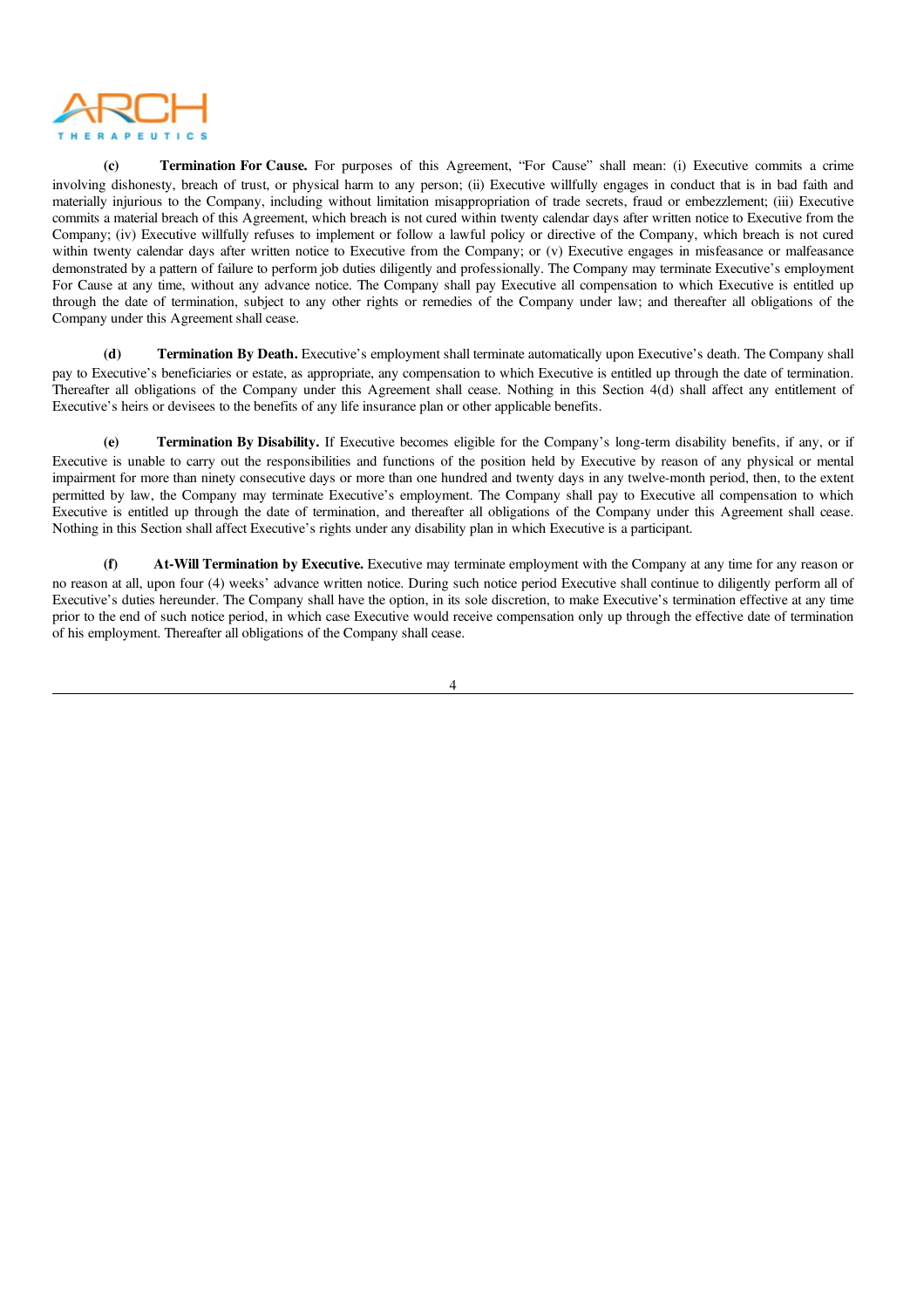

(g) Severance Upon Termination By Executive for Good Reason. For purposes of this Agreement, "Good Reason" shall mean the occurrence of any of the following without Executive's prior written consent: (i) a material reduction in Executive's Annual Base Salary, except for reductions that are comparable to reductions generally applicable to similarly-situated executives of the Company; (ii) the relocation of Executive to a facility or location that is more than fifty (50) miles from his primary place of employment and such relocation results in an increase in Executive's one-way driving distance by more than fifty (50) miles; provided that this clause (ii) shall not constitute "Good Reason" if Executive is permitted to perform his duties and responsibilities hereunder remotely from or near his home for approximately two weeks per month; (iii) a material and adverse change in Executive's authority, duties, or responsibilities with the Company or a material and adverse change in Executive's reporting relationship; in each case other than any isolated, insubstantial and inadvertent failure by the Company that is not in bad faith and is cured within thirty (30) business days after Executive gives the Company notice of such event, which must be given within ninety (90) days after the event giving rise to the claim of Good Reason occurs. Executive's continued employment shall not constitute consent to, or a waiver of rights with respect to, any act or failure to act constituting Good Reason hereunder; provided, however, that no such event described above shall constitute Good Reason unless: (A) Executive gives notice of termination to the Company specifying the condition or event relied upon for such termination within ninety (90) days of the initial existence of such event; and (B) the Company fails to cure the condition or event constituting Good Reason within thirty (30) days following receipt of Executive's notice of termination (the "Cure Period"). If the Company fails to remedy the condition constituting Good Reason during the applicable Cure Period, Executive's "separation from service" (within the meaning of Section 409A) must occur, if at all, within ninety (90) days following such Cure Period in order for such termination as a result of such condition to constitute a termination for Good Reason. Upon Executive's termination of his employment for Good Reason, Executive will be entitled to receive an amount equal to six (6) months of Executive's then-current Annual Base Salary payable in the form of salary continuation. In addition, the Company will continue to reimburse Executive, in monthly installments, for his monthly payments for health, dental and vision benefits, subject to a maximum reimbursement of \$1,200 per month, until the earlier of (i) the end of the twelve (12) month period following the date of such termination; or (ii) the date Executive becomes covered under another employer's health plan.

#### (h) Termination Obligations

(i) Return of Property. Executive agrees that all property (including without limitation all equipment, tangible proprietary information, documents, records, notes, contracts and computer-generated materials) furnished to or created or prepared by Executive incident to Executive's employment belongs to the Company and shall be promptly returned to the Company upon termination of Executive's employment.

(ii) Resignation and Cooperation. Upon termination of Executive's employment, Executive shall be deemed to have resigned from all offices and directorships then held with the Company. Following any termination of employment, Executive shall cooperate with the Company in the winding up of pending work on behalf of the Company and the orderly transfer of work to other employees. Executive shall also cooperate with the Company in the defense of any action brought by any third party against the Company that relates to Executive's employment by the Company.

(i) Release. The receipt of any payment pursuant to this Section 4 shall be subject to Executive timely signing and not revoking a standard release of all claims in a form reasonably satisfactory to the Company (the "Severance Release"). To be timely, the Severance Release must become effective and irrevocable no later than sixty (60) days following the Severance Date (the "Severance Release Deadline"). If the Severance Release does not become effective and irrevocable by the Severance Release Deadline, Executive hereby forfeits any rights to the severance benefits described in this Section 4. In no event will any severance benefits be paid under this Section 4 until the Severance Release becomes effective and irrevocable. Subject to Annex A attached hereto, severance benefits shall commence once the Severance Release becomes effective and irrevocable.

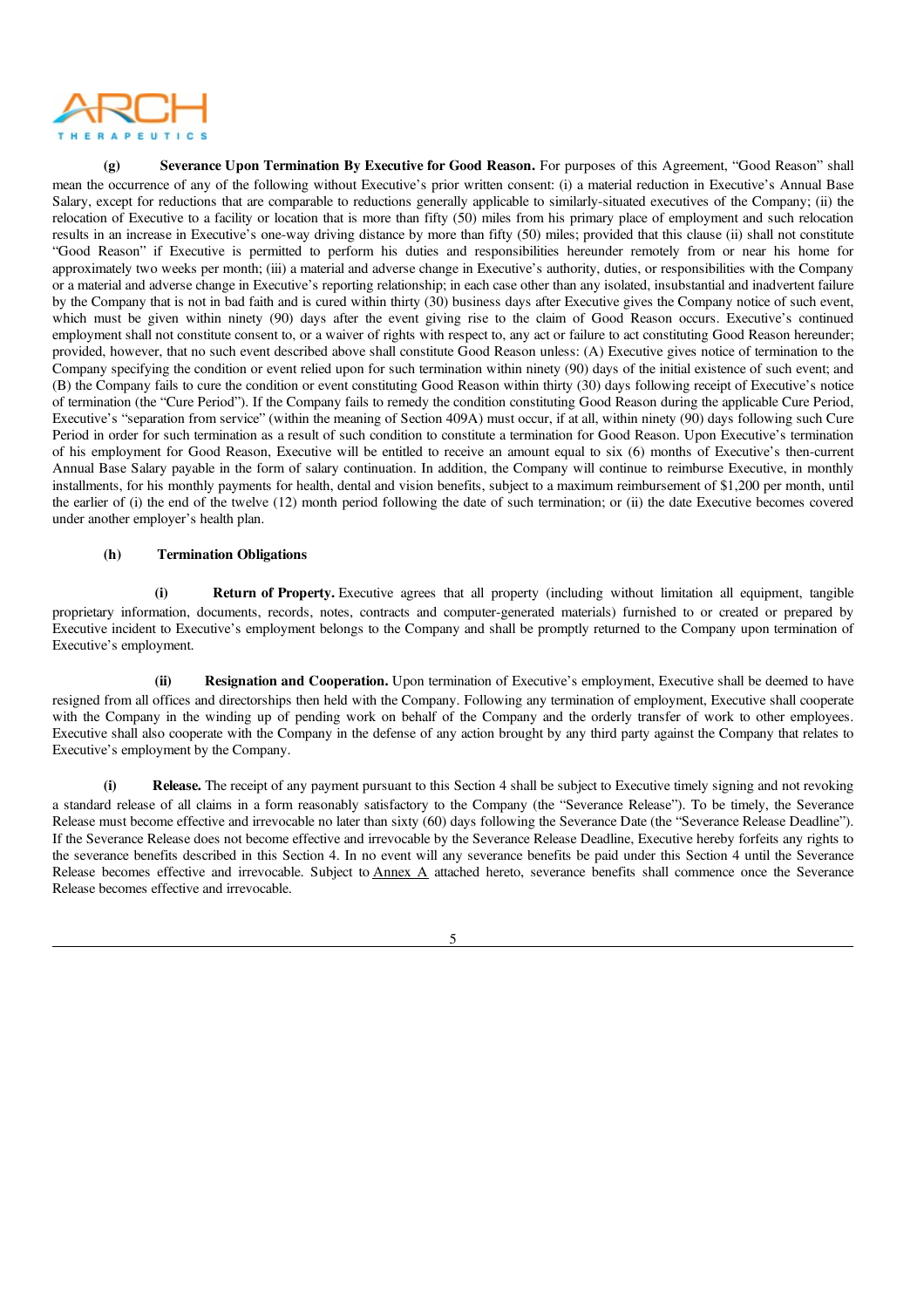

**Exclusive Remedy.** Executive agrees that the payments and benefits contemplated by this Section 4 (and any applicable acceleration of vesting of an equity-based award in accordance with the terms of such award in connection with the termination of Executive's employment) shall constitute the exclusive and sole remedy for any termination of his employment, and Executive covenants not to assert or pursue any other remedies, at law or in equity, with respect to any termination of employment.

#### 5. Inventions and Proprietary Information; Prohibition on Third Party Information

(a) Proprietary Information Agreement. Executive shall sign and be bound by the terms of the Company's Employee Proprietary Information and Inventions Assignment Agreement (the "Proprietary Information Agreement").

(b) Non-Disclosure of Third Party Information. Executive represents, warrants and covenants that Executive shall not disclose to the Company, or use, or induce the Company to use, any proprietary information or trade secrets of others at any time, including without limitation any proprietary information or trade secrets of any former employer, if any; and Executive acknowledges and agrees that any violation of this provision shall be grounds for Executive's immediate termination and could subject Executive to substantial civil liabilities and criminal penalties. Executive further specifically and expressly acknowledges that no officer or other employee or representative of the Company has requested or instructed Executive to disclose or use any such third party proprietary information or trade secrets.

#### 6. General Provisions.

(a) Successors and Assigns. This Agreement shall be binding upon and inure to the benefit of the parties hereto and their heirs, personal representatives and successors, including any successor of the Company by reason of any dissolution, merger, consolidation, sale of assets or other reorganization of the Company.

(b) Waiver. The rights and remedies of the parties to this Agreement are cumulative and not alternative. Neither the failure nor any delay by any party in exercising any right, power or privilege under this Agreement or the documents referred to in this Agreement will operate as a waiver of such right, power or privilege; and no single or partial exercise of any such right, power or privilege will preclude any other or further exercise of such right, power or privilege or the exercise of any other right, power or privilege. To the maximum extent permitted by applicable law, (i) no claim or right arising out of this Agreement or the documents referred to in this Agreement can be discharged by one party, in whole or in part, by a waiver or renunciation of the claim or right unless in writing signed by the other party; (ii) no waiver that may be given by a party will be applicable except in the specific instance for which it is given; and (iii) no notice to or demand on one party will be deemed to be a waiver of any obligation of such party or of the right of the party giving such notice or demand to take further action without notice or demand as provided in this Agreement or the documents referred to in this Agreement.

(c) Validity. The invalidity or unenforceability of any provision or provisions of this Agreement shall not affect the validity or enforceability of any other provision of this Agreement, which shall remain in full force and effect.

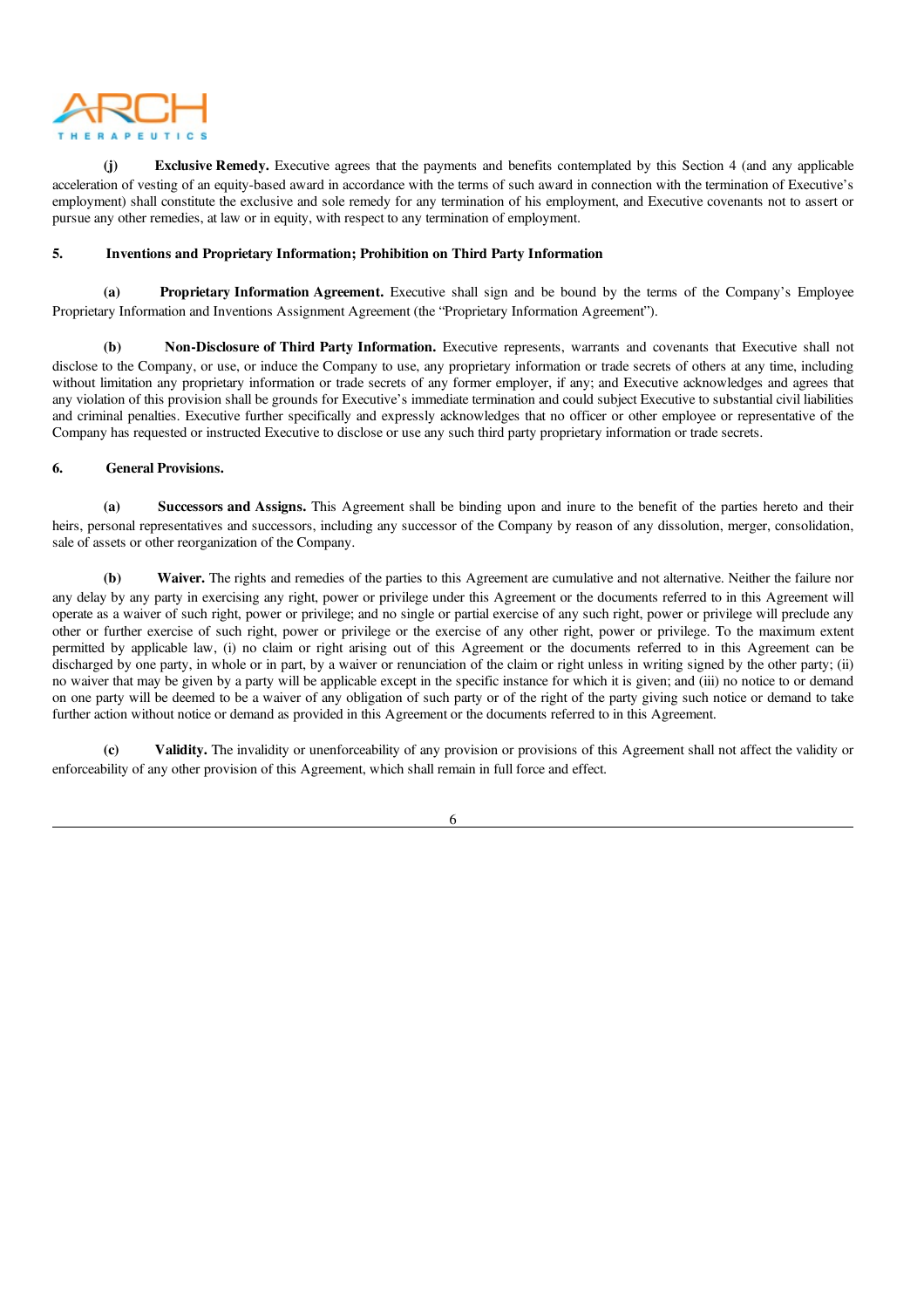

(d) Headings. The headings set forth in this Agreement are for convenience only and shall not be used in interpreting this Agreement.

(e) Governing Law; Venue. This Agreement will be governed by and construed in accordance with the laws of the United States and the State of New York, without giving effect to its conflict of law rules. Except for actions for injunctive or other equitable relief, which may be brought in any court of competent jurisdiction, any legal suit, action or proceeding arising out of or relating to this Agreement shall be commenced in a federal court in the Commonwealth of Massachusetts or in state court in the Commonwealth of Massachusetts, and each party hereto irrevocably submits to the exclusive jurisdiction and venue of any such court in any such suit, action or proceeding.

(f) Counterparts. This Agreement may be executed in one or more counterparts, all of which when fully executed and delivered by all parties hereto and taken together shall constitute a single agreement, binding against each of the parties.

(g) Survival. Sections 4, 5 and 6 of this Agreement (including the terms and provisions of the Proprietary Information Agreement as set forth therein) shall survive Executive's employment by the Company.

(h) Notices. All notices, consents, waivers and other communications under this Agreement shall be in writing and will be deemed to have been duly given when (i) delivered by hand (with written confirmation of receipt); (ii) sent by facsimile (with written confirmation of receipt); or (iii) when received by the addressee, if sent by a nationally recognized overnight delivery service or by United States first class registered or certified mail, return receipt requested, to the principal address of the other party set forth below, or to such other address as either party shall have furnished to the other in writing in accordance herewith.

> William Cotter 1400 Adams Mountain Road Raleigh, NC 27614

If to the Company:

Arch Therapeutics, Inc. Attn: President One Broadway, 14th Floor Cambridge, MA

(i) Entire Agreement. This Agreement is intended to be the final, complete, and exclusive statement of the terms of Executive's employment by the Company or an of the Company's affiliates and may not be contradicted by evidence of any prior or contemporaneous statements or agreements, except for agreements specifically referenced herein (including the Proprietary Information Agreement and any agreement relating to any stock option or other equity award that may be granted to Executive). Without limiting the generality of the foregoing, this Agreement shall supersede and replace in its entirety any agreements or other relationships relating to Executive's former employment by any subsidiary or other affiliate of the Company. To the extent that the practices, policies or procedures of the Company, now or in the future, apply to Executive and are inconsistent with the terms of this Agreement, the provisions of this Agreement shall control. Except as otherwise expressly provided herein, any subsequent change in Executive's duties, position, or compensation will not affect the validity or scope of this Agreement.

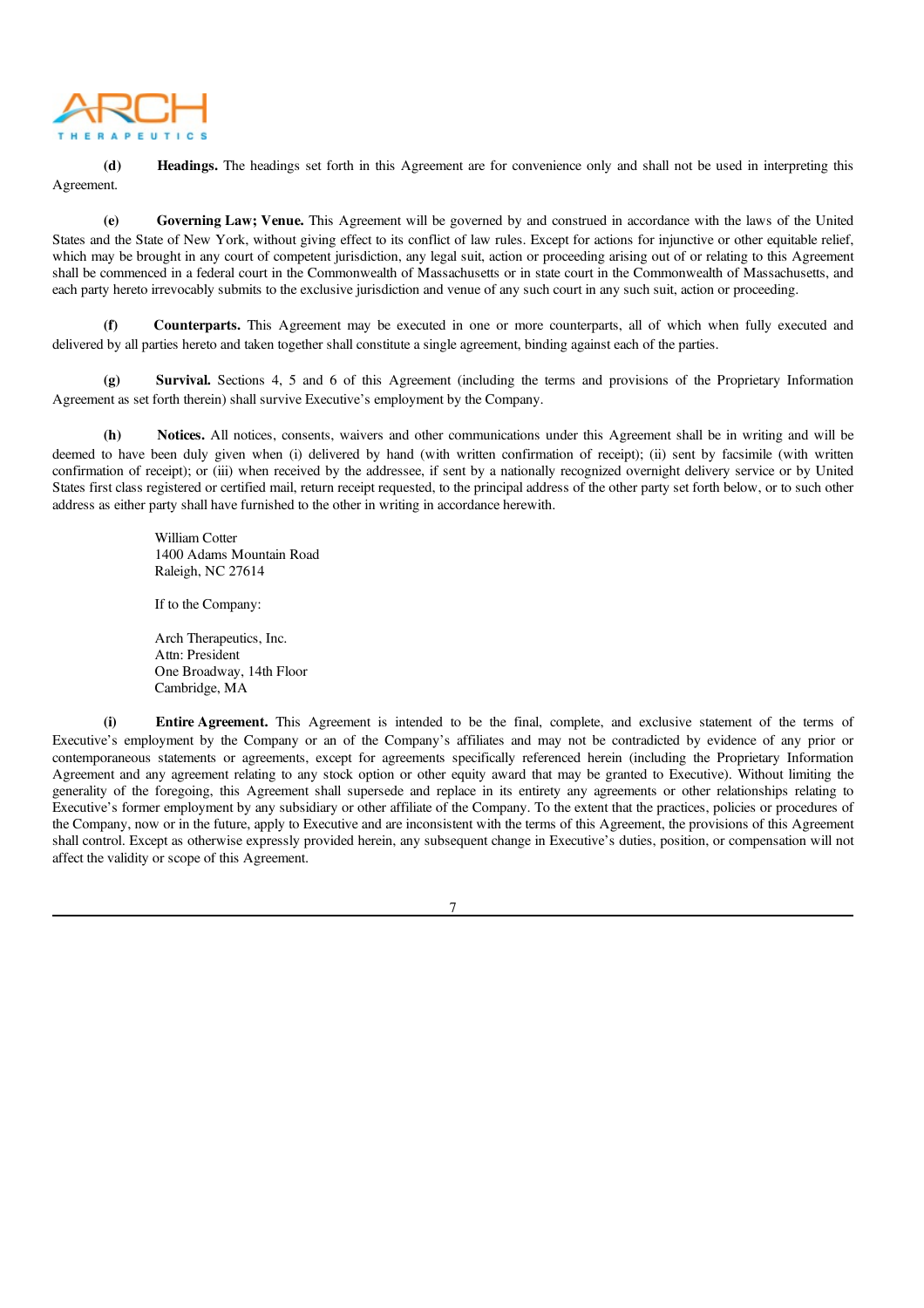

EXECUTIVE ACKNOWLEDGES THAT EXECUTIVE HAS HAD THE OPPORTUNITY TO CONSULT LEGAL COUNSEL CONCERNING THIS AGREEMENT, THAT EXECUTIVE HAS READ AND UNDERSTANDS THIS AGREEMENT IN FULL, THAT EXECUTIVE IS FULLY AWARE OF ITS LEGAL EFFECT, AND THAT EXECUTIVE HAS ENTERED INTO IT FREELY BASED ON EXECUTIVE'S OWN JUDGMENT AND NOT ON ANY REPRESENTATIONS OR PROMISES OTHER THAN THOSE CONTAINED IN THIS AGREEMENT.

*[Remainder of Page Intentionally Left Blank]*

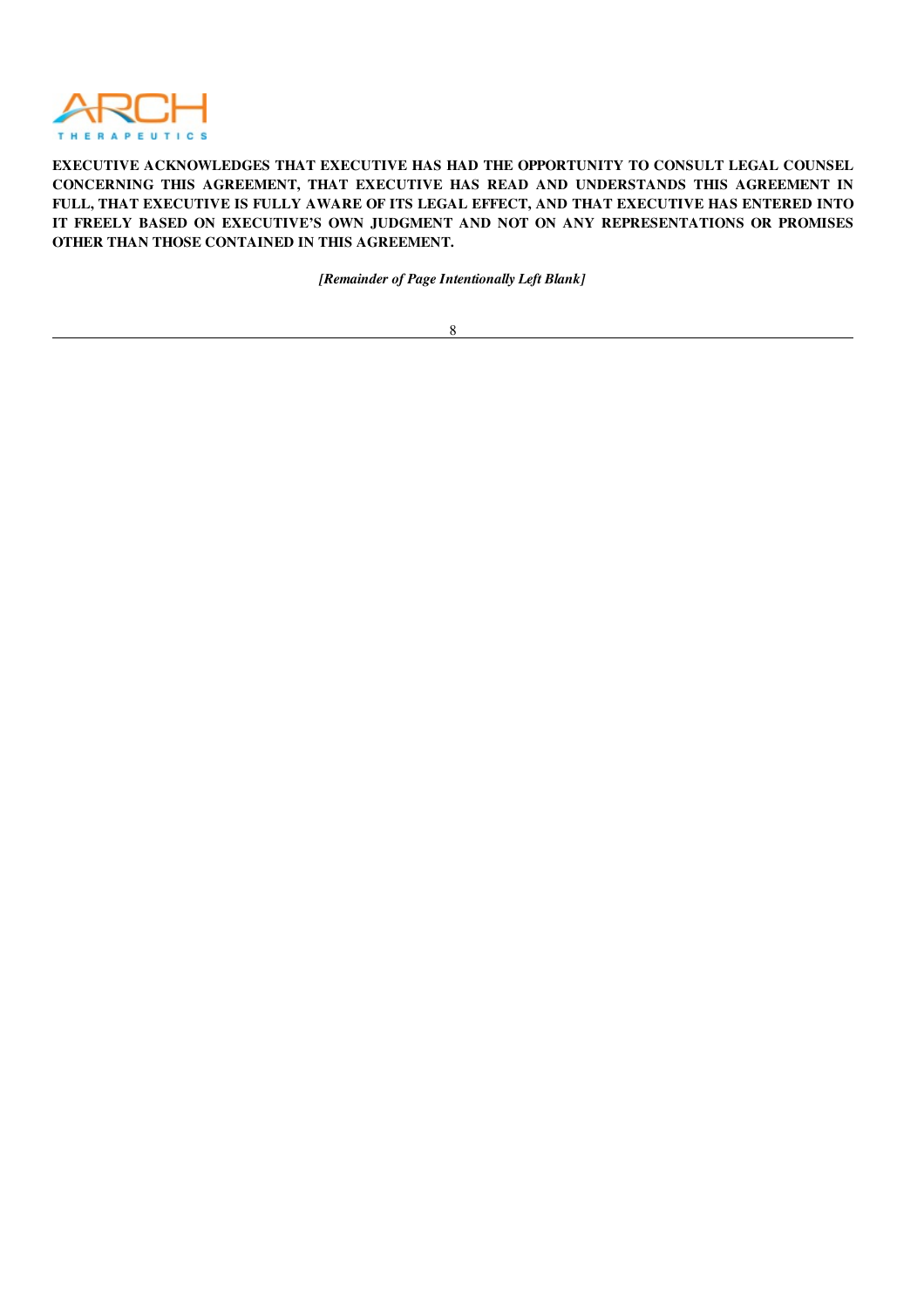

IN WITNESS WHEREOF, the parties have duly executed this Agreement as of the date first written above.

#### EXECUTIVE

/s/ William M. Cotter William M. Cotter

ARCH THERAPEUTICSS, INC.

| By: | /s/ Terrence W. Norchi       |
|-----|------------------------------|
|     | Name: Terrence W. Norchi, MD |
|     | Title: President and CEO     |

*[Signature Page to Executive Employment Agreement]*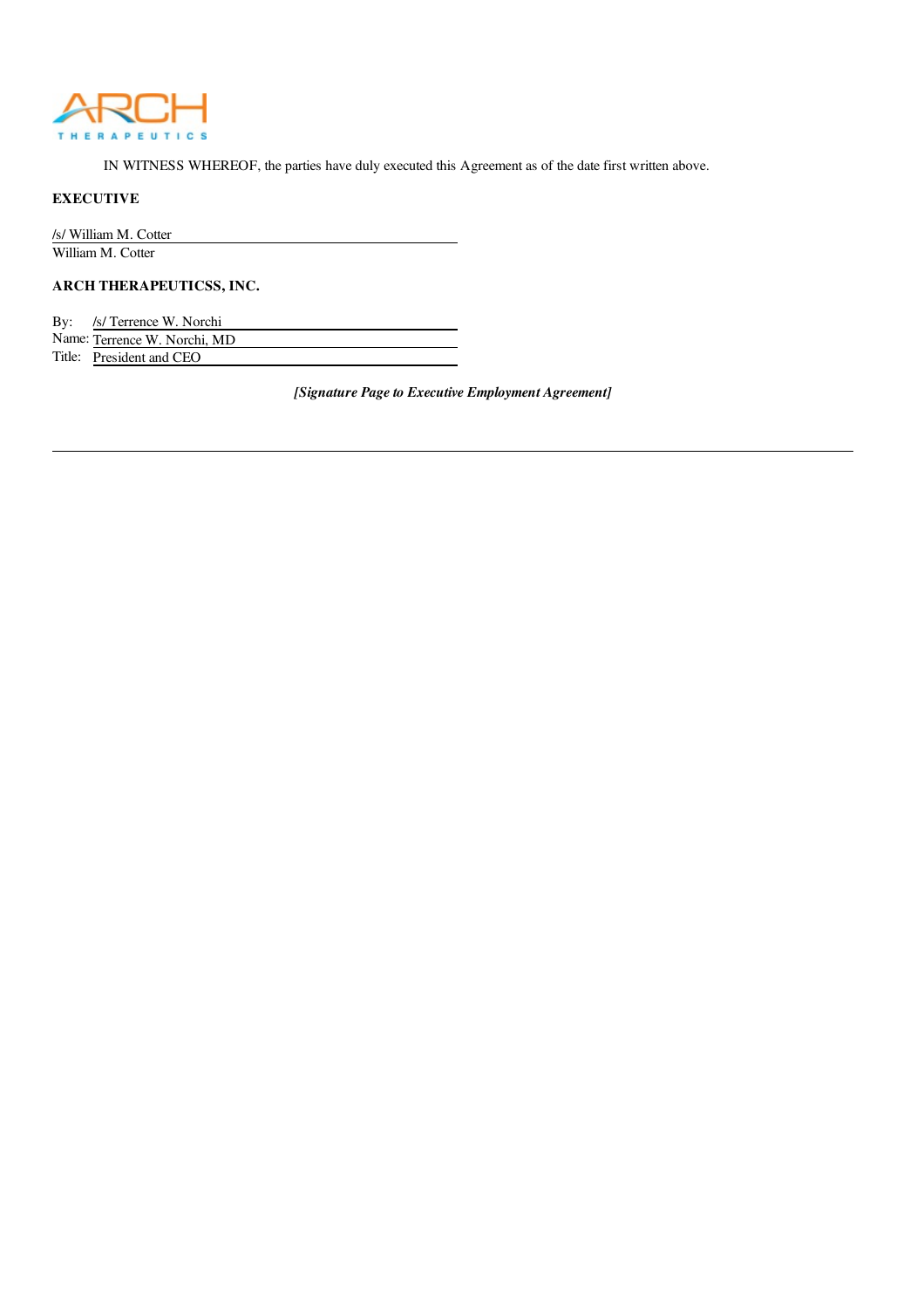

#### ANNEX A

#### SECTION 409A ADDENDUM

Notwithstanding anything to the contrary in the Agreement, no severance pay or benefits to be paid or provided to Executive, if any, pursuant to the Agreement that, when considered together with any other severance payments or separation benefits, are considered deferred compensation under Section 409A of the Internal Revenue Code of 1986, as amended, and the final regulations and any guidance promulgated thereunder ("Section 409A") (together, the "Deferred Payments") will be paid or otherwise provided until Executive has had a "separation from service" within the meaning of Section 409A. Similarly, no severance payable to Executive, if any, that otherwise would be exempt from Section 409A pursuant to Treasury Regulation Section 1.409A-1(b)(9) will be payable until Executive has had a "separation from service" within the meaning of Section 409A. Each payment and benefit payable under the Agreement is intended to constitute a separate payment for purposes of Section 1.409A-2(b)(2) of the Treasury Regulations.

Any severance payments or benefits under the Agreement that would be considered Deferred Payments will be paid or will commence on the sixtieth  $(60<sup>th</sup>)$  day following Executive's separation from service, or, if later, such time as required by the next paragraph.

Notwithstanding anything to the contrary in the Agreement, if Executive is a "specified Executive" within the meaning of Section 409A at the time of Executive's termination (other than due to death), then the Deferred Payments that would otherwise have been payable within the first six (6) months following Executive's separation from service, will be paid on the first payroll date that occurs on or after the date six (6) months and one (1) day following the date of Executive's separation from service, but in no event later than seven (7) months after the date of such separation from service. All subsequent Deferred Payments, if any, will be payable in accordance with the payment schedule applicable to each payment or benefit. Notwithstanding anything herein to the contrary, if Executive dies following Executive's separation from service, but prior to the six (6) month anniversary of the separation from service, then any payments delayed in accordance with this paragraph will be payable in a lump sum as soon as administratively practicable after the date of Executive's death and all other Deferred Payments will be payable in accordance with the payment schedule applicable to each payment or benefit.

Any amount paid under the Agreement that satisfies the requirements of the "short-term deferral" rule set forth in Section 1.409A-1(b)(4) of the Treasury Regulations will not constitute Deferred Payments. Any amount paid under the Agreement that qualifies as a payment made as a result of an involuntary separation from service pursuant to Section 1.409A-1(b)(9)(iii) of the Treasury Regulations that does not exceed the Section 409A Limit (as defined below) will not constituted Deferred Payments. For this purpose, the "Section 409A Limit" will mean two (2) times the lesser of: (i) Executive's annualized compensation based upon the annual rate of pay paid to him during Executive's taxable year preceding his taxable year of his separation from service as determined under Treasury Regulation Section 1.409A-1(b)(9)(iii)(A)(1) and any Internal Revenue Service guidance issued with respect thereto; or (ii) the maximum amount that may be taken into account under a qualified plan pursuant to Section 401(a)(17) of the Internal Revenue Code for the year in which Executive's separation from service occurred.

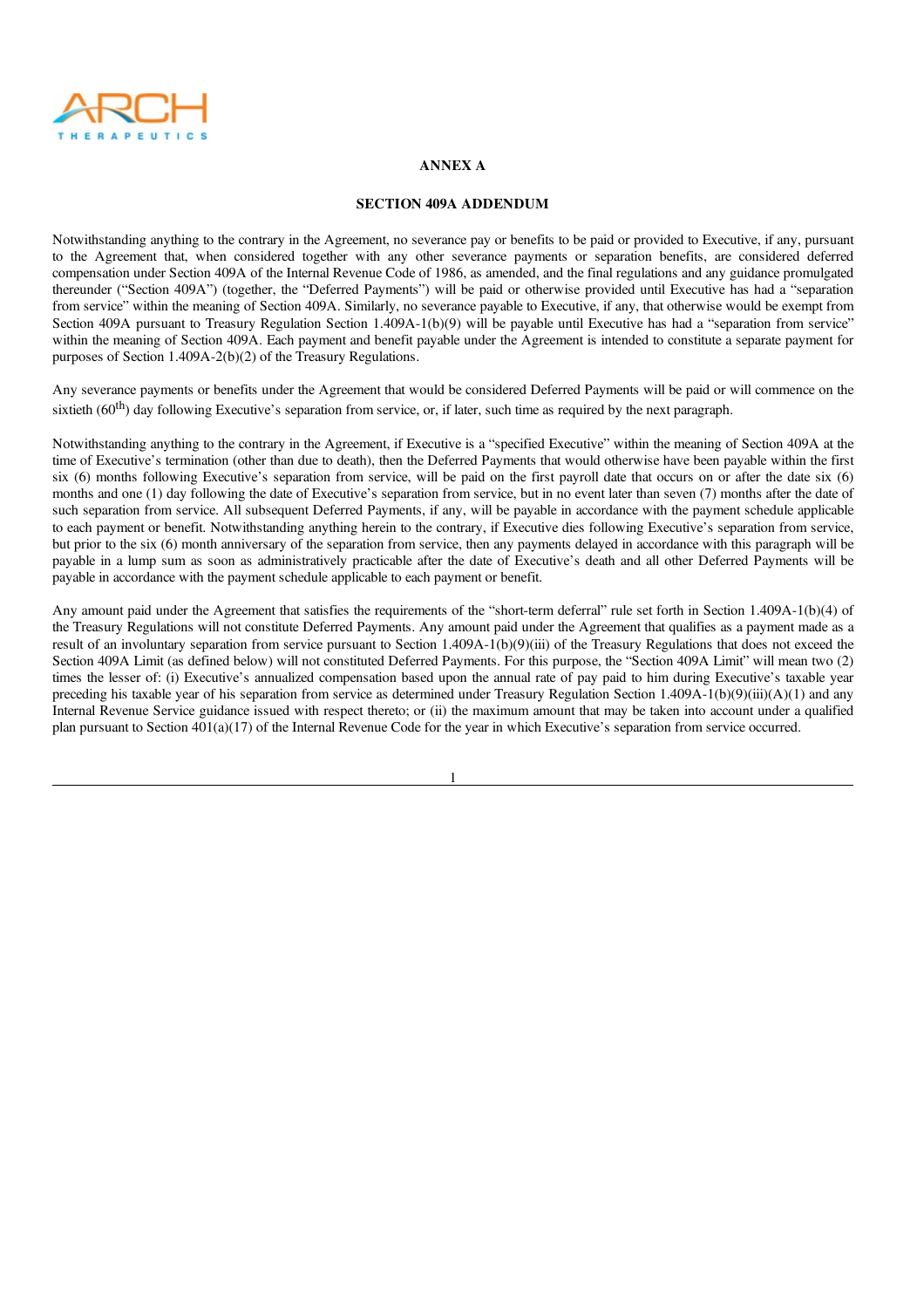

The foregoing provisions are intended to comply with the requirements of Section 409A so that none of the severance payments and benefits to be provided hereunder will be subject to the additional tax imposed under Section 409A, and any ambiguities herein will be interpreted to so comply. The Company and Executive agree to work together in good faith to consider amendments to the Agreement and to take such reasonable actions which are necessary, appropriate or desirable to avoid imposition of any additional tax or income recognition prior to actual payment to Executive under Section 409A.

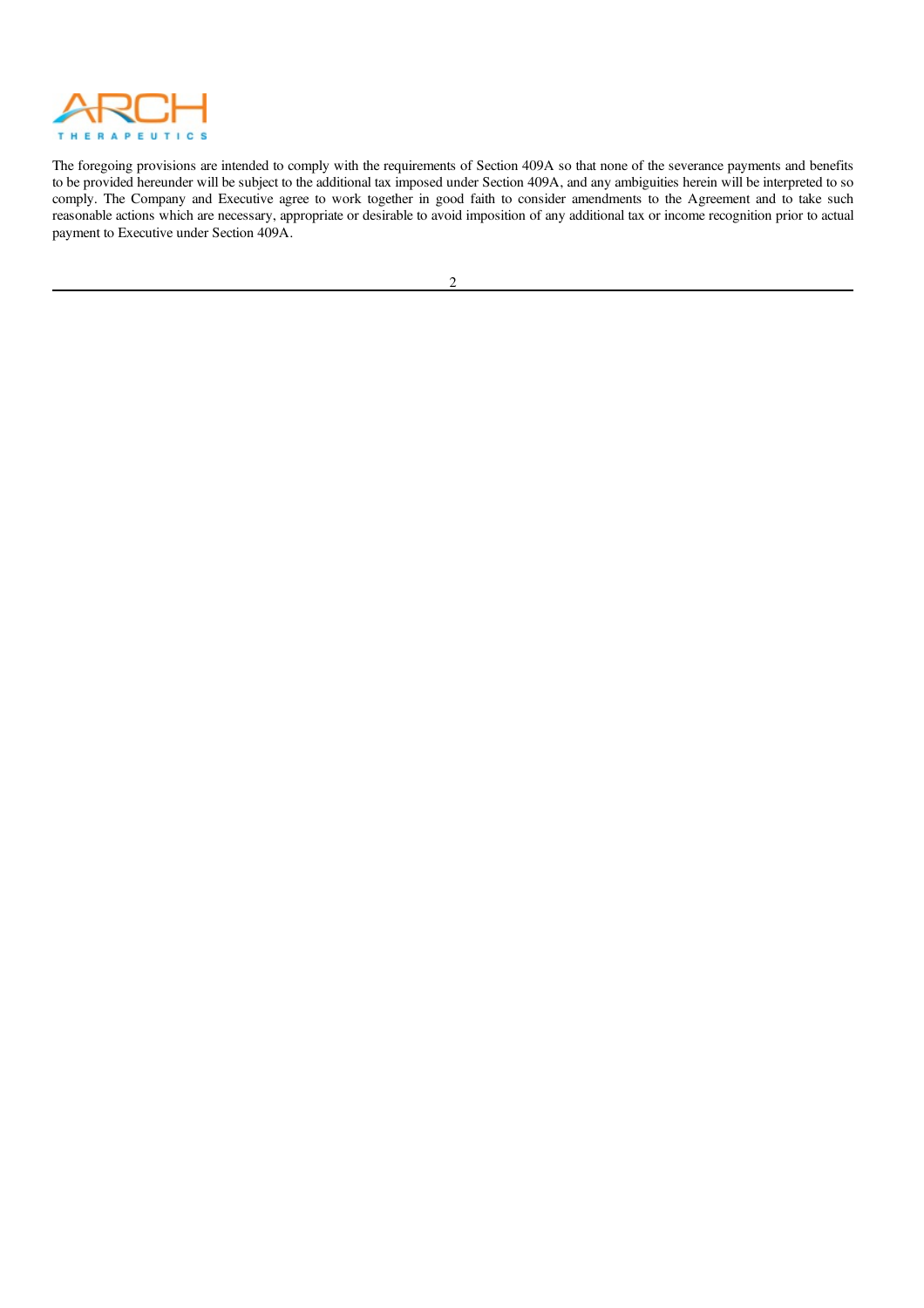#### Arch Therapeutics Appoints Senior Management Team Members

CAMBRIDGE, MA– (MARKETWIRED – July 8, 2012) – Arch Therapeutics, Inc. (OTCQB: ARTH) ("Arch" or the "Company"), a life science company and developer of AC5™, a novel product aimed at controlling bleeding and fluid loss in order to provide faster and safer surgical and interventional care, is pleased to appoint Mr. Alan Barber as CFO and Mr. William M. Cotter as COO.

Mr. Barber was appointed as the Chief Financial Officer of the Company effective June 26, 2013, and has served as the Chief Financial Officer of Arch Biosurgery, Inc. ("ABS") since August 2008. He has over 30 years of financial management experience. Since September 2005, he has been and continues to be an independent consultant on financial matters. Prior to that, Mr. Barber was the Chief Financial Officer for a number of technology and life science start-up companies including Biotrove, Inc. from April 2004 to September 2005, Omnisonics Medical Technologies, Inc. from October 2001 to April 2004, Innovation Chain, Inc. from October 2000 to September 2001, MyWay.com from December 1999 to October 2000, Medical Foods, Inc. from November 1997 to October 1999 and Ergo Science, Inc. from October 1993 to November 1997. Previously, Mr. Barber was a Partner with the international accounting firm of PricewaterhouseCoopers (formerly Coopers & Lybrand) from July 1979 to October 1993, where he was elected as a Partner in the firm in July 1986. Prior to that, he worked for the international accounting firm KPMG from May 1975 to July 1979. Mr. Barber received a Bachelor of Science degree in Accounting from the Florida State University, Rovetta School of Business, and is a Certified Public Accountant.

Mr. Cotter has been appointed as Chief Operating Officer effective July 8, 2013 and has been advising ABS since 2011. He is an industry veteran who brings expertise in operations and product development in his role to Arch Therapeutics. Mr. Cotter has over 30 years of operational experience in Medical Devices, Diagnostics, Biologics and Life Science companies, ranging from early stage startups to large multinational corporations. Mr. Cotter has served in senior operations and development roles for companies including Cohera Medical, Helicos Biosciences, Closure Medical Corporation (Johnson & Johnson), Sanofi Diagnostics Pasteur (Beckman Coulter), Genetic Systems Corporation (Bio-Rad) and Advanced Technology Laboratories (Phillips HealthCare). Mr. Cotter spent 10 years as VP Operations of Closure Medical Corporation where he was part of the team that developed Dermabond®, the world's first synthetic topical skin adhesive approved by the FDA. He had direct responsibility and accountability for all product transfers from R&D, Engineering, Quality Control, Document Control, Production and Logistics. He was the development project leader and co-inventor of the Dermabond TSA ProPen delivery applicator, which won the 2004 Medical Design Excellence Gold Medal Award. He was an integral part of the Closure Medical senior management team that led to a successful acquisition by Johnson & Johnson. Prior to Closure Medical, he spent 8 years with Sanofi Diagnostics Pastuer, where he had direct responsibility for all North American industrial sites and chaired the World Wide Manufacturing Committee for this International In-Vitro Diagnostics Company. Mr. Cotter is listed as co-inventor on 8 US patents and is a graduate of Ohio University.

Company CEO, Dr. Terrence Norchi comments, "We are delighted to announce the appointments of both Alan and Bill. Their expertise, commitment and overall level of professionalism have been a hallmark of my previous experiences with them both. As our Company moves into this next phase of development, it is reassuring to know that we have capable hands managing our various obligations and future challenges."

Additional details regarding Arch Therapeutics, Inc. and its agreements are filed as part of the Company's continuous public disclosure as a reporting issuer under the Securities Exchange Act of 1934 filed with the Securities and Exchange Commission ("SEC"), and are available at the SEC's website at www.sec.gov. For more information, visit our website at www.archtherapeutics.com.